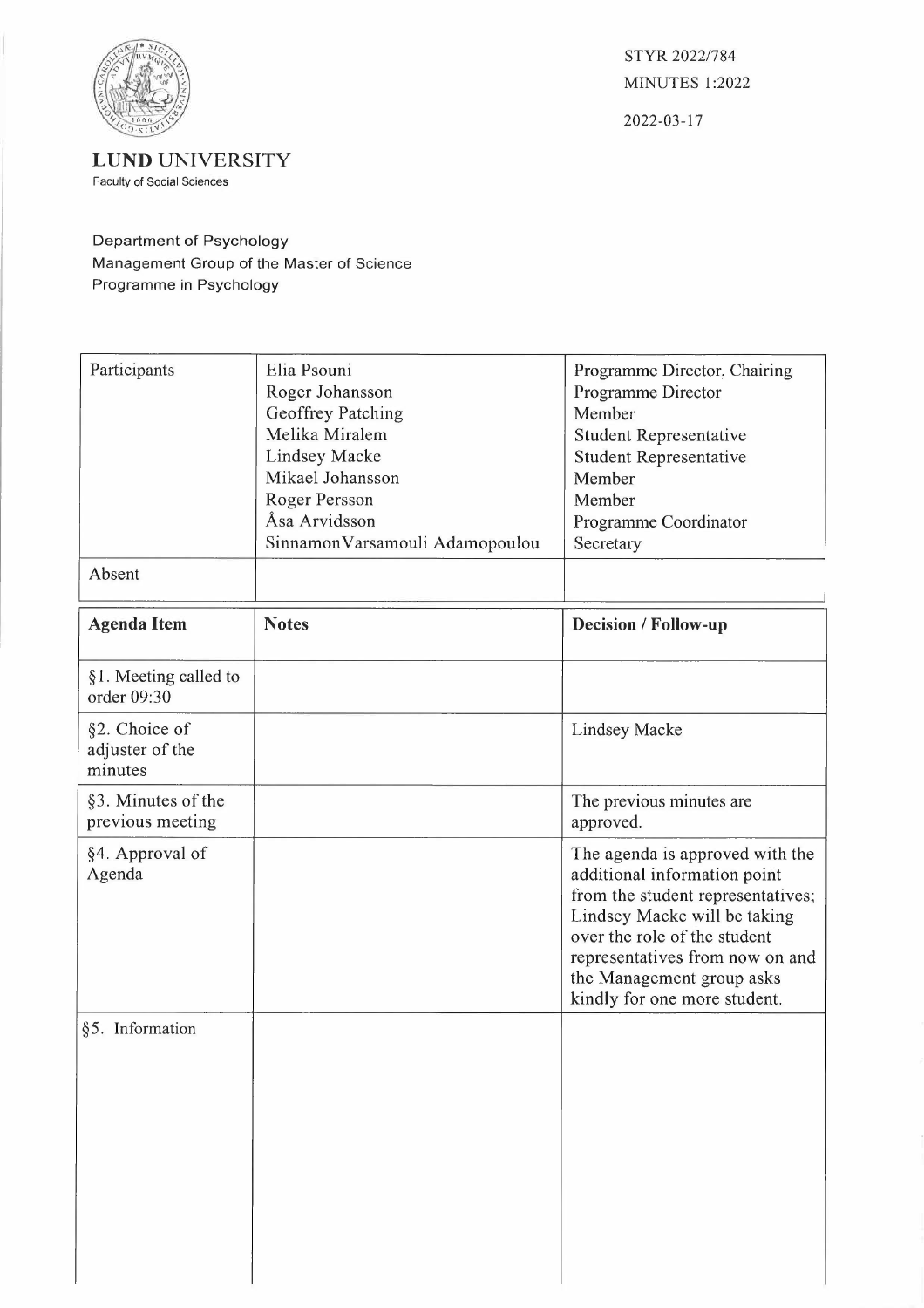| $\S$ (a) Coming<br>students-<br>applications in<br>quantity and quality<br>(b) The last term of<br>the old program<br>around the corner -<br>any changes in<br>PSYP36, PSYP56,<br>PSYP40?<br>(c) New program<br>around the corner $-$<br>update<br>(d) Meeting dates<br>HT2022 | (a) Asa gives a summary of this<br>year's applications: There are<br>around 500 applicants of which<br>260-270 eligible applicants for<br>the general entry requirements.<br>Elia informs that there is a new<br>system of evaluating the<br>applications and adds that the<br><b>Admissions Department has</b><br>now decided that students are no<br>longer obliged to reply to their<br>offer of place. This causes a lot<br>of uncertainty regarding how<br>many students will eventually<br>join the programme.<br>(b) Essentially there will not be any<br>changes on the given courses<br>(c) Elia informs about the meetings<br>regarding the new programme. The<br>budget for the programme has been<br>decided and distributed (according to a<br>rational formula) after 5 rounds of<br>negotiation with the Department's<br>leadership. The syllabi for the new 15hp<br>direction selective courses must include<br>2 separated sub-courses.<br>(d) The meeting dates for HT2022<br>are: 22/9, 27/10 and 24/1 |                                                                                                                                                                                                                                        |
|--------------------------------------------------------------------------------------------------------------------------------------------------------------------------------------------------------------------------------------------------------------------------------|---------------------------------------------------------------------------------------------------------------------------------------------------------------------------------------------------------------------------------------------------------------------------------------------------------------------------------------------------------------------------------------------------------------------------------------------------------------------------------------------------------------------------------------------------------------------------------------------------------------------------------------------------------------------------------------------------------------------------------------------------------------------------------------------------------------------------------------------------------------------------------------------------------------------------------------------------------------------------------------------------------------------------|----------------------------------------------------------------------------------------------------------------------------------------------------------------------------------------------------------------------------------------|
| §6.Combining free-<br>standing and program<br>- syllabi format<br>(decision)                                                                                                                                                                                                   | Discussion regarding best way to<br>address issue of 1-year master's and<br>potential Erasmus students.                                                                                                                                                                                                                                                                                                                                                                                                                                                                                                                                                                                                                                                                                                                                                                                                                                                                                                                   | Decision:<br>Each direction will have to<br>produce two syllabi (2 codes):<br>one for the spring semester course<br>$(7.5 \text{ hp})$ and one for the entire 15<br>points (spring and Fall). The first<br>sub-course (and independent |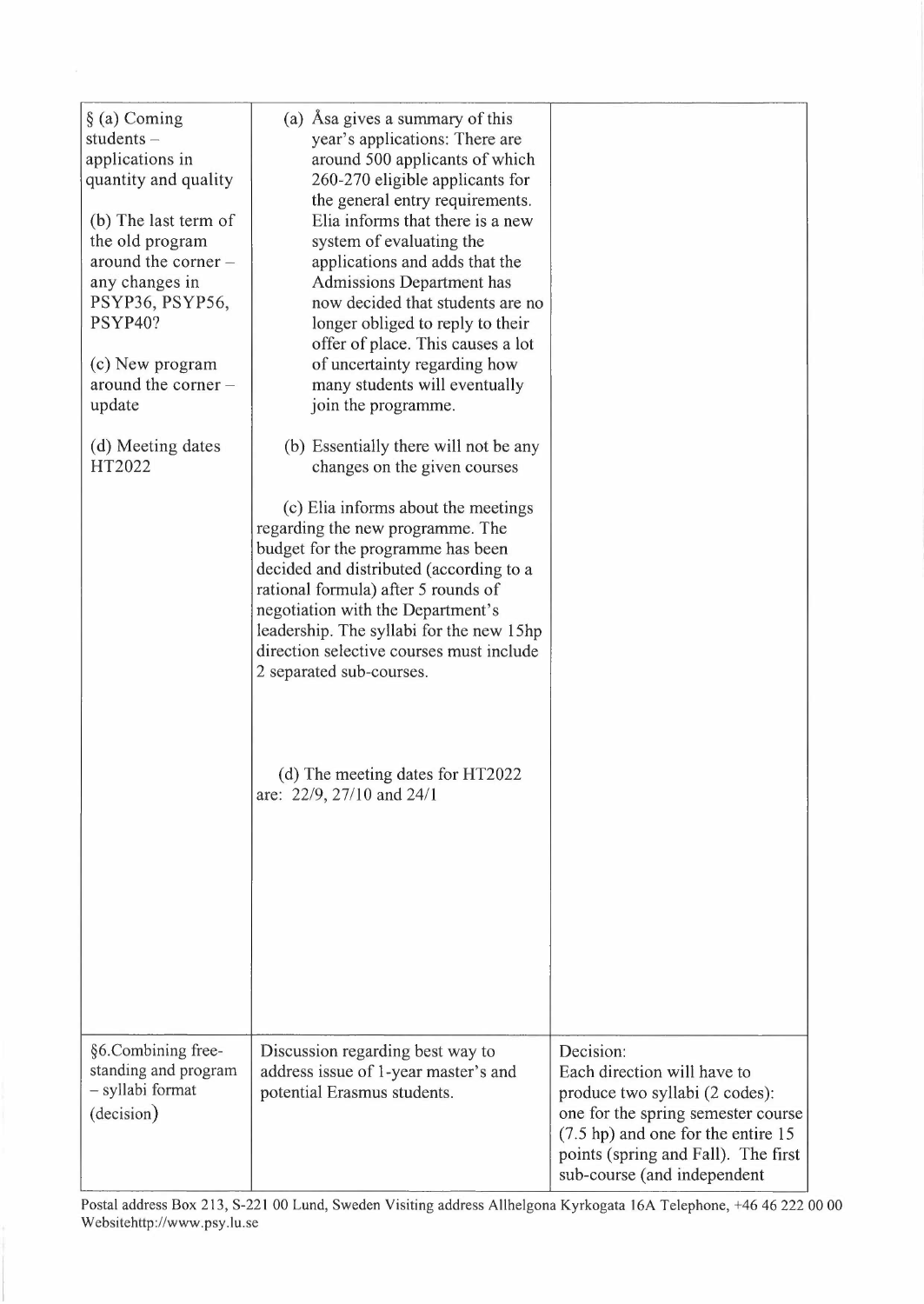|                                                 |                                                                                                                                                                                                                                                                                                                                                               | syllabus course) will have to<br>include the more "mainline"<br>content.                                                               |
|-------------------------------------------------|---------------------------------------------------------------------------------------------------------------------------------------------------------------------------------------------------------------------------------------------------------------------------------------------------------------------------------------------------------------|----------------------------------------------------------------------------------------------------------------------------------------|
| §7. Course evaluations<br>$-$ timing (decision) | Discussion regarding whether it would be<br>best to have the course evaluations                                                                                                                                                                                                                                                                               | Decision<br>The course evaluation will take<br>place on the 3 <sup>rd</sup> meeting and will<br>be once a year                         |
| §8. PSYP11 change of<br>literature (decision    | Elia. informs that PSYP11 has adjusted<br>in order to assist students with no<br>previous knowledge of theory of<br>science, by spreading the lectures and<br>day labs in a more proportional way. In<br>order to further adopt to the students'<br>needs a new coursebook has been<br>proposed.                                                              | Decision<br>The literature list is approved, and<br>the discussion that Melika brought<br>up will be considered again in the<br>future |
|                                                 | Melika suggests having the book<br>written by Okasha on the mandatory list<br>and suggests certain chapters.                                                                                                                                                                                                                                                  |                                                                                                                                        |
| §9. Other business                              | Lindsey Macke informs that a few<br>students wish for hybrid classes at all<br>times – the LG informs that the<br>Programme is defined to be on campus,<br>and that all activities will be at campus<br>now that the restrictions due to the<br>pandemic have stopped. Some activities<br>may be offered digitally as well, but<br>this will not be the rule. |                                                                                                                                        |
| Adjournament                                    |                                                                                                                                                                                                                                                                                                                                                               | 11:20                                                                                                                                  |
|                                                 |                                                                                                                                                                                                                                                                                                                                                               |                                                                                                                                        |